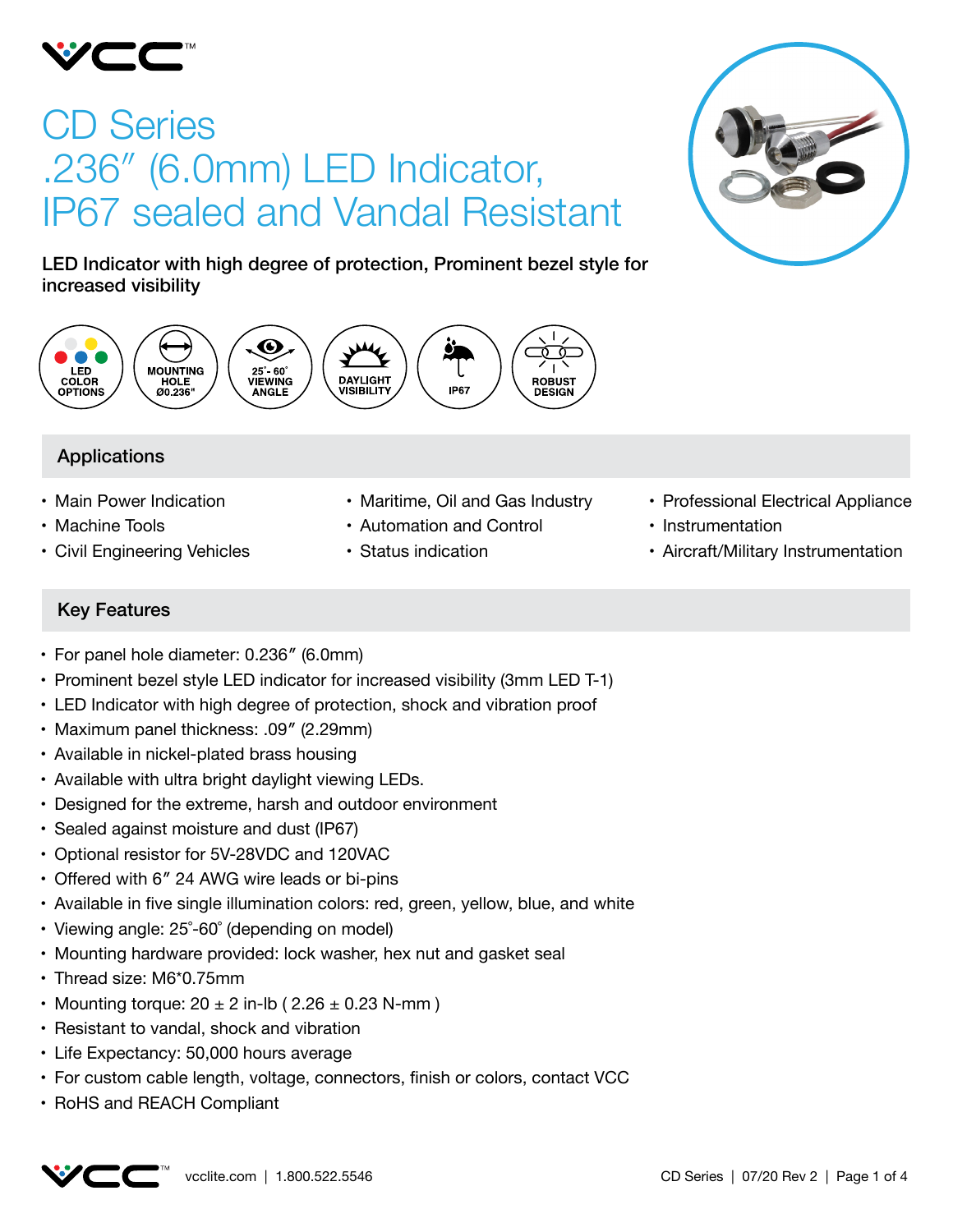# Ordering Data



\*Contact VCC for black matte finish



# Example:

```
CD-0-2700-9908-I
```
CD Nickel Finish, Bi-pins, Ultra Bright Green LED 12 Volt, IP67

**LED Specification Chart** Electrical and Optical Characteristics (TA = 25°C)

| <b>LED Part</b><br>Numbers       | Color | Luminous<br>Intensity (mcd)<br>Typ. $@$ IF $(mA)$ |    | VF Typ.<br>$@$ IF $(mA)$ |    | Viewing<br>Angle<br>$(2\theta^{1/2})$ | Peak<br>Wavelength<br>(nm) |  | Resistor<br>Value Code | Voltage | Current<br>(mA) | Resisto<br>Green,<br>Bicolor |
|----------------------------------|-------|---------------------------------------------------|----|--------------------------|----|---------------------------------------|----------------------------|--|------------------------|---------|-----------------|------------------------------|
|                                  |       |                                                   |    |                          |    |                                       |                            |  |                        |         |                 |                              |
| ULTRA BRIGHT - DAYLIGHT READABLE |       |                                                   |    |                          |    |                                       |                            |  | 9907                   | b       | 20              | 150                          |
| 2702                             | Red   | 299.0                                             | 20 | 1.85                     | 20 | $60^\circ$                            | 660                        |  | nnnn                   |         | n <sub>n</sub>  |                              |

| 2700 | Green       | 199.0  | 20 | 2.1 | 20 | $60^\circ$ | 574 |
|------|-------------|--------|----|-----|----|------------|-----|
| 2701 | Yellow      | 219.0  | 20 | 2.0 | 20 | $60^\circ$ | 590 |
| 8711 | <b>Blue</b> | 2300.0 | 20 | 3.5 | 20 | $25^\circ$ | 470 |
| 8712 | White       | 250.0  | 20 | 3.6 | 20 | $30^\circ$ | N/A |

| Resistor<br>Value Code | Voltage | Current<br>(mA) | Resistor Value (Ohms)<br>Green, Yellow Red,<br><b>Bicolor LED</b> | Resistor Value (Ohms)<br>Blue, White LED |
|------------------------|---------|-----------------|-------------------------------------------------------------------|------------------------------------------|
|                        |         |                 |                                                                   |                                          |
| 9907                   | 5       | 20              | 150                                                               |                                          |
| 9922                   | 5       | 20              |                                                                   | 65                                       |
| 9908                   | 12      | 20              | 511                                                               |                                          |
| 9909                   | 12      | 20              |                                                                   | 357                                      |
| 9910                   | 24      | 20              | 1100                                                              |                                          |
| 9911                   | 24      | 20              |                                                                   | 953                                      |
| 9923                   | 28      | 20              | 1500                                                              |                                          |
| 9933                   | 28      | 20              |                                                                   | 1300                                     |
| 9920                   | 120VAC  | 8               | 6490                                                              | Contact VCC                              |

**Resistor Chart** Operating Specification

#### **Notes**

Indicator also available with a long-body (longer threads) which fit thicker panels up to .256′′ (6.5mm) - check out the CDLB series.



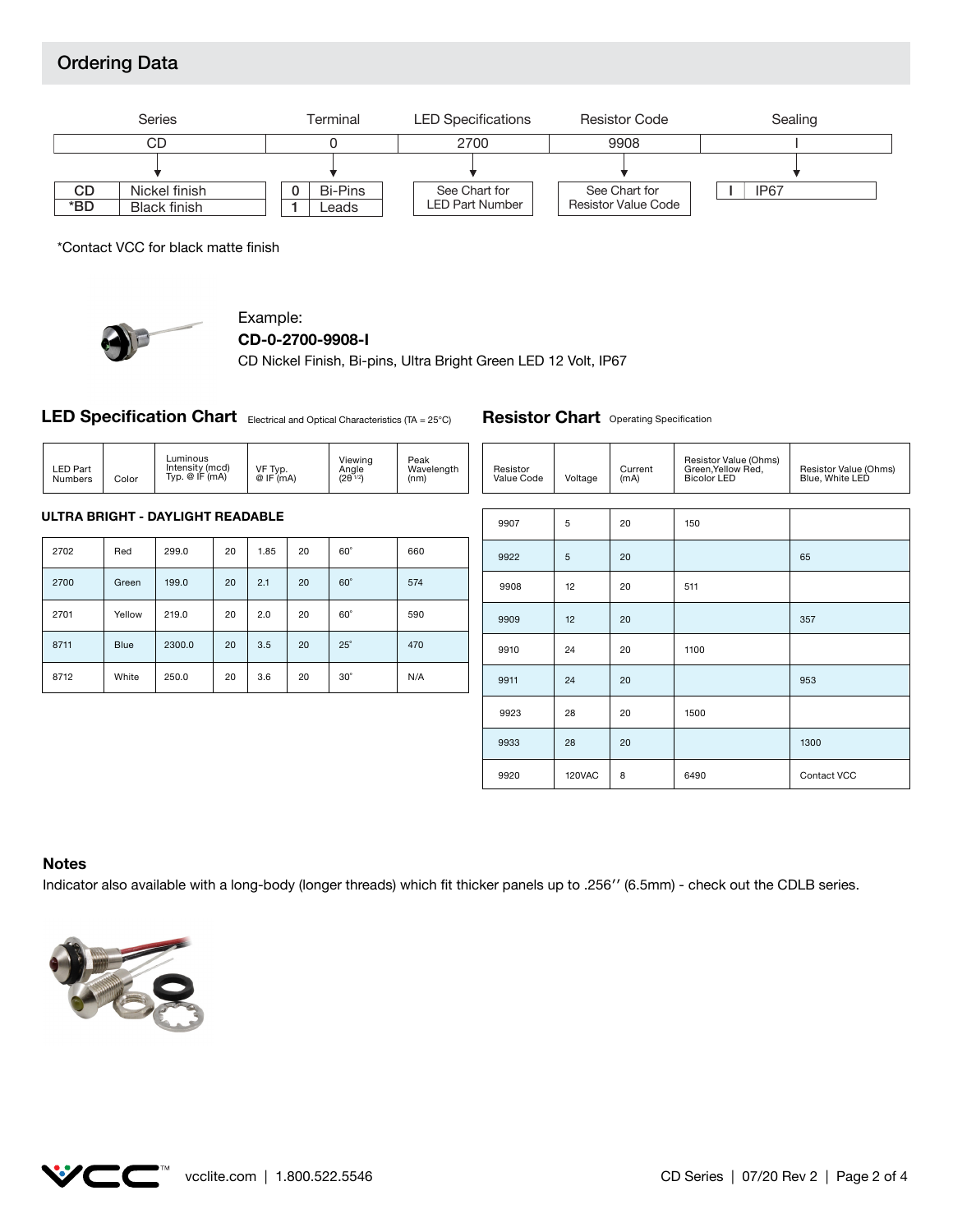## Product Dimensions

## **CD Series** Wire Leads







## **Recommended Mounting Hole**



#### **Notes:**

- 1. All dimensions are in inches [millimeters]
- 2. Tolerance is ±[0.25] 0.01 unless otherwise noted.

3. The specifications, characteristics and technical data described in the datasheet are subject to change without prior notice.